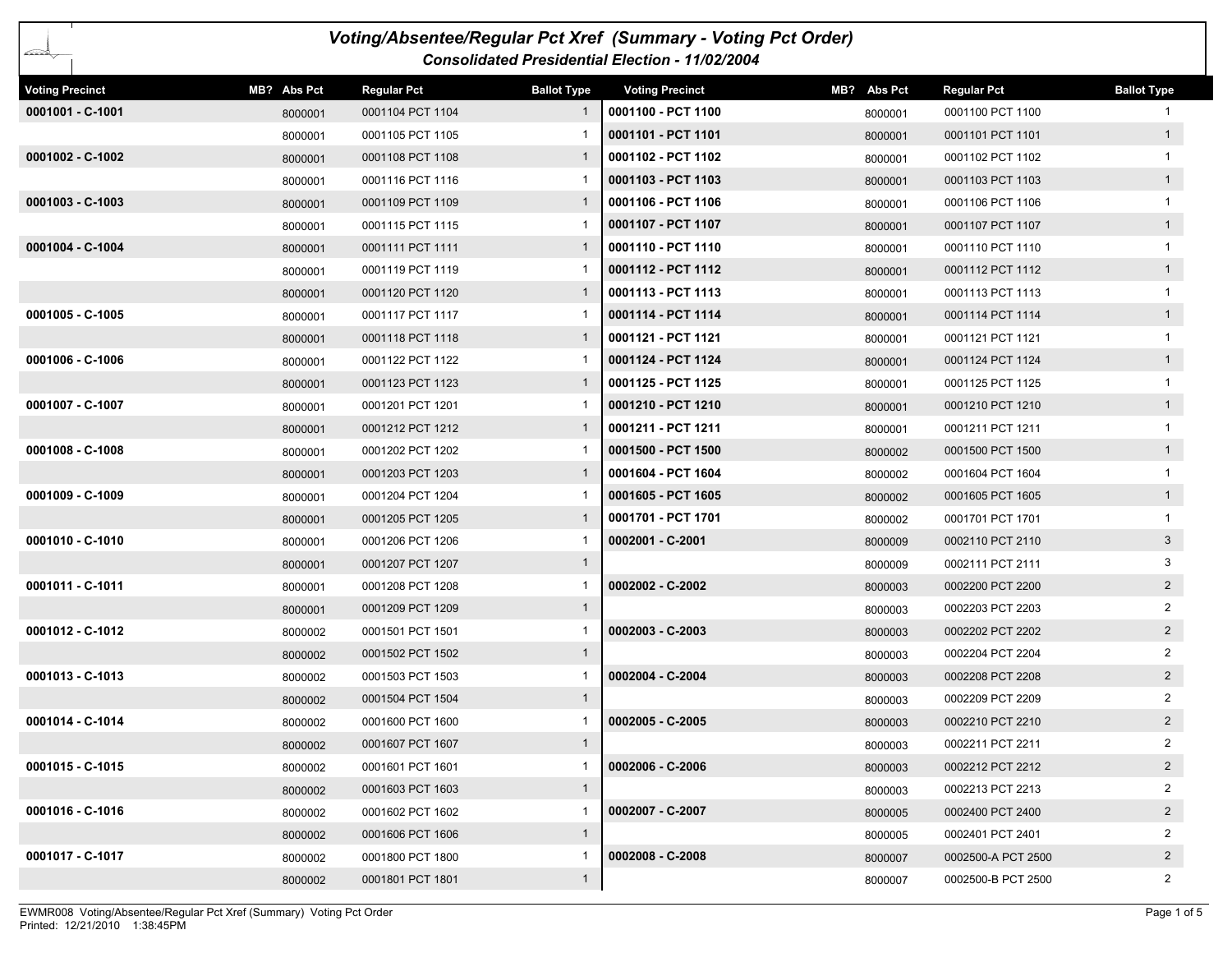| <b>Voting Precinct</b> | MB? Abs Pct | <b>Regular Pct</b> | <b>Ballot Type</b> | <b>Voting Precinct</b> | MB? Abs Pct |         | <b>Regular Pct</b> | <b>Ballot Type</b> |
|------------------------|-------------|--------------------|--------------------|------------------------|-------------|---------|--------------------|--------------------|
| $0002008 - C - 2008$   | 8000007     | 0002500-C PCT 2500 | $\overline{2}$     | 0002504 - PCT 2504     |             | 8000007 | 0002504 PCT 2504   | $\mathbf{2}$       |
|                        | 8000007     | 0002501 PCT 2501   | 2                  | 0002600 - PCT 2600     |             | 8000007 | 0002600 PCT 2600   | $\overline{2}$     |
| $0002009 - C - 2009$   | 8000007     | 0002502 PCT 2502   | $\overline{2}$     | 0002601 - PCT 2601     |             | 8000007 | 0002601 PCT 2601   | $2^{\circ}$        |
|                        | 8000007     | 0002503 PCT 2503   | 2                  | 0002602 - PCT 2602     |             | 8000007 | 0002602 PCT 2602   | $\overline{2}$     |
| 0002010 - C-2010       | 8000007     | 0002505 PCT 2505   | $\overline{2}$     | 0002701 - PCT 2701     |             | 8000007 | 0002701 PCT 2701   | $2^{\circ}$        |
|                        | 8000007     | 0002506 PCT 2506   | 2                  | 0002800 - PCT 2800     |             | 8000007 | 0002800 PCT 2800   | $\overline{2}$     |
| 0002011 - M-2011       | Yes 8000007 | 0002603 PCT 2603   | $\overline{2}$     | 0002801 - PCT 2801     |             | 8000007 | 0002801 PCT 2801   | $\overline{2}$     |
| 0002012 - M-2012       | Yes 8000007 | 0002700 PCT 2700   | $\overline{2}$     | 0002907 - PCT 2907     |             | 8000015 | 0002907 PCT 2907   | 5                  |
| 0002013 - M-2013       | Yes 8000016 | 0002802 PCT 2802   | 5                  | 0002908 - PCT 2908     |             | 8000015 | 0002908 PCT 2908   | $5\overline{)}$    |
| 0002014 - M-2014       | Yes 8000010 | 0002803 PCT 2803   | 3                  | 0003001 - C-3001       |             | 8000019 | 0003100 PCT 3100   | 6                  |
| 0002015 - C-2015       | 8000015     | 0002902-A PCT 2902 | $5\phantom{.0}$    |                        |             | 8000019 | 0003101 PCT 3101   | 6                  |
| 0002016 - M-2016       | Yes 8000006 | 0002902-B PCT 2902 | $\overline{2}$     | 0003002 - C-3002       |             | 8000019 | 0003102 PCT 3102   | 6                  |
|                        | Yes 8000006 | 0002903-C PCT 2903 | $2^{\circ}$        |                        |             | 8000019 | 0003103 PCT 3103   | $6\overline{6}$    |
|                        | Yes 8000006 | 0002903-D PCT 2903 | 2                  | 0003003 - C-3003       |             | 8000020 | 0003202 PCT 3202   | $\overline{7}$     |
| 0002017 - C-2017       | 8000015     | 0002903-A PCT 2903 | $5\overline{)}$    |                        |             | 8000020 | 0003203 PCT 3203   | $7\overline{ }$    |
|                        | 8000015     | 0002903-B PCT 2903 | 5                  | 0003004 - C-3004       |             | 8000020 | 0003205 PCT 3205   | $\overline{7}$     |
|                        | 8000015     | 0002906 PCT 2906   | $5\overline{)}$    |                        |             | 8000020 | 0003206 PCT 3206   | $7\overline{ }$    |
| 0002018 - C-2018       | 8000015     | 0002904 PCT 2904   | 5                  | 0003005 - C-3005       |             | 8000020 | 0003208 PCT 3208   | $\overline{7}$     |
|                        | 8000015     | 0002905 PCT 2905   | $5\overline{)}$    |                        |             | 8000020 | 0003210 PCT 3210   | $7\overline{ }$    |
| 0002101 - PCT 2101     | 8000004     | 0002101 PCT 2101   | $\overline{2}$     | 0003006 - C-3006       |             | 8000020 | 0003211-A PCT 3211 | $\overline{7}$     |
| 0002102 - PCT 2102     | 8000004     | 0002102 PCT 2102   | $2^{\circ}$        |                        |             | 8000020 | 0003214 PCT 3214   | $7\overline{ }$    |
| 0002103 - PCT 2103     | 8000004     | 0002103 PCT 2103   | $\overline{2}$     | 0003007 - M-3007       | Yes 8000022 |         | 0003211-B PCT 3211 | 8                  |
| 0002104 - PCT 2104     | 8000004     | 0002104 PCT 2104   | $\overline{2}$     | 0003008 - C-3008       |             | 8000020 | 0003212 PCT 3212   | $7\overline{ }$    |
| 0002107 - PCT 2107     | 8000009     | 0002107 PCT 2107   | 3                  |                        |             | 8000020 | 0003213 PCT 3213   | $\overline{7}$     |
| 0002108 - PCT 2108     | 8000009     | 0002108 PCT 2108   | $\mathbf{3}$       | 0003009 - C-3009       |             | 8000020 | 0003215 PCT 3215   | $7\overline{ }$    |
| 0002109 - PCT 2109     | 8000009     | 0002109 PCT 2109   | 3                  |                        |             | 8000020 | 0003217 PCT 3217   | $\overline{7}$     |
| 0002112 - PCT 2112     | 8000004     | 0002112 PCT 2112   | $\overline{2}$     | 0003010 - M-3010       | Yes 8000026 |         | 0003307-A PCT 3307 | 10                 |
| 0002201 - PCT 2201     | 8000003     | 0002201 PCT 2201   | $\overline{2}$     |                        | Yes 8000026 |         | 0003307-D PCT 3307 | 10                 |
| 0002205 - PCT 2205     | 8000003     | 0002205 PCT 2205   | $\overline{2}$     | 0003011 - C-3011       |             | 8000024 | 0003307-B PCT 3307 | $9^{\circ}$        |
| 0002206 - PCT 2206     | 8000003     | 0002206 PCT 2206   | $\overline{2}$     |                        |             | 8000024 | 0003307-C PCT 3307 | 9                  |
| 0002207 - PCT 2207     | 8000003     | 0002207 PCT 2207   | $\mathbf{2}$       | 0003012 - C-3012       |             | 8000021 | 0003500 PCT 3500   | $7\overline{ }$    |
| 0002301 - PCT 2301     | 8000014     | 0002301 PCT 2301   | 4                  |                        |             | 8000021 | 0003506 PCT 3506   | $\overline{7}$     |
| 0002302 - PCT 2302     | 8000014     | 0002302 PCT 2302   | $\overline{4}$     | 0003013 - C-3013       |             | 8000021 | 0003501 PCT 3501   | $7\overline{ }$    |
| 0002303 - PCT 2303     | 8000014     | 0002303 PCT 2303   | 4                  |                        |             | 8000021 | 0003508 PCT 3508   | $\overline{7}$     |
| 0002304 - PCT 2304     | 8000014     | 0002304 PCT 2304   | 4                  | 0003014 - C-3014       |             | 8000021 | 0003504 PCT 3504   | 7 <sup>7</sup>     |
| 0002305 - PCT 2305     | 8000014     | 0002305 PCT 2305   | 4                  |                        |             | 8000021 | 0003505 PCT 3505   | $\overline{7}$     |
| 0002306 - PCT 2306     | 8000014     | 0002306 PCT 2306   | 4                  | 0003015 - C-3015       |             | 8000027 | 0003700 PCT 3700   | 10 <sup>°</sup>    |
| 0002402 - PCT 2402     | 8000005     | 0002402 PCT 2402   | $\overline{2}$     |                        |             | 8000027 | 0003706 PCT 3706   | 10                 |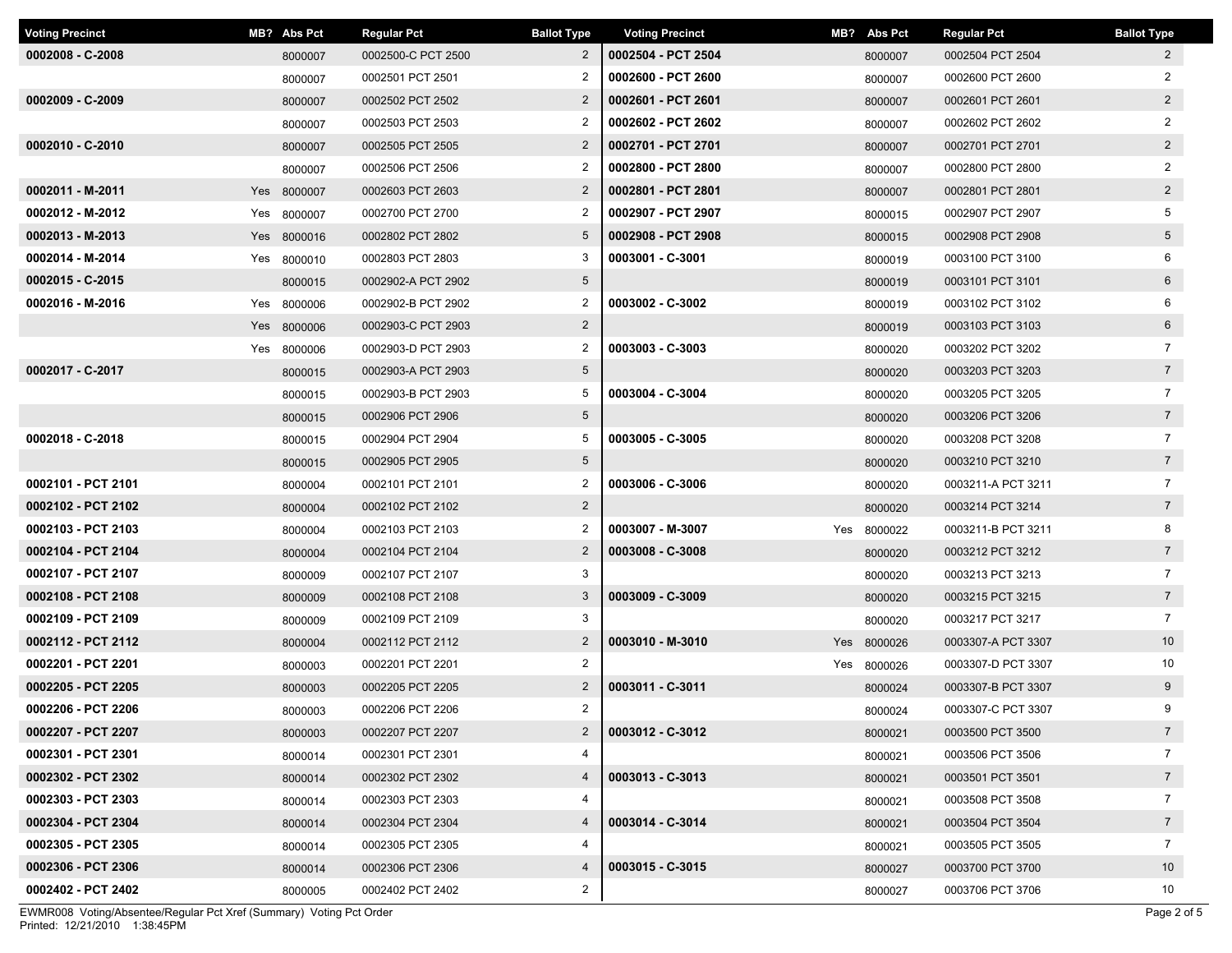| <b>Voting Precinct</b> | MB? Abs Pct | <b>Regular Pct</b> | <b>Ballot Type</b> | <b>Voting Precinct</b> | MB? Abs Pct | <b>Regular Pct</b> | <b>Ballot Type</b> |
|------------------------|-------------|--------------------|--------------------|------------------------|-------------|--------------------|--------------------|
| 0003016 - C-3016       | 8000027     | 0003701 PCT 3701   | 10 <sup>°</sup>    |                        | 8000008     | 0004200-C PCT 4200 | $\mathbf{2}$       |
|                        | 8000027     | 0003703 PCT 3703   | 10                 | 0004003 - M-4003       | Yes 8000018 | 0004200-B PCT 4200 | 5                  |
| 0003017 - M-3017       | Yes 8000027 | 0003702 PCT 3702   | 10                 | 0004004 - M-4004       | Yes 8000030 | 0004201-A PCT 4201 | 13                 |
| 0003018 - C-3018       | 8000027     | 0003704-A PCT 3704 | 10                 | 0004005 - M-4005       | Yes 8000031 | 0004201-B PCT 4201 | 14                 |
|                        | 8000027     | 0003704-B PCT 3704 | 10                 |                        | Yes 8000031 | 0004201-D PCT 4201 | 14                 |
|                        | 8000027     | 0003704-C PCT 3704 | 10                 |                        | Yes 8000031 | 0004201-E PCT 4201 | 14                 |
|                        | 8000027     | 0003704-E PCT 3704 | 10                 | 0004006 - M-4006       | Yes 8000032 | 0004201-C PCT 4201 | 15                 |
|                        | 8000027     | 0003704-F PCT 3704 | 10                 | 0004007 - C-4007       | 8000032     | 0004202 PCT 4202   | 15                 |
|                        | 8000027     | 0003704-G PCT 3704 | 10                 |                        | 8000032     | 0004203 PCT 4203   | 15                 |
| 0003019 - M-3019       | Yes 8000025 | 0003704-D PCT 3704 | 9                  | 0004008 - M-4008       | Yes 8000033 | 0004250 PCT 4250   | 16                 |
| 0003020 - C-3020       | 8000025     | 0003800 PCT 3800   | 9                  | 0004009 - C-4009       | 8000034     | 0004300 PCT 4300   | 16                 |
|                        | 8000025     | 0003801 PCT 3801   | 9                  |                        | 8000034     | 0004303 PCT 4303   | 16                 |
| 0003104 - PCT 3104     | 8000019     | 0003104 PCT 3104   | $6\overline{6}$    | 0004010 - C-4010       | 8000035     | 0004301-A PCT 4301 | 17                 |
| 0003105 - PCT 3105     | 8000019     | 0003105 PCT 3105   | 6                  |                        | 8000035     | 0004301-B PCT 4301 | 17                 |
| 0003106 - PCT 3106     | 8000019     | 0003106 PCT 3106   | $6\overline{6}$    |                        | 8000035     | 0004301-C PCT 4301 | 17                 |
| 0003107 - PCT 3107     | 8000019     | 0003107 PCT 3107   | 6                  |                        | 8000035     | 0004301-G PCT 4301 | 17                 |
| 0003201 - PCT 3201     | 8000020     | 0003201 PCT 3201   | $\overline{7}$     | 0004011 - M-4011       | Yes 8000034 | 0004301-D PCT 4301 | 16                 |
| 0003204 - PCT 3204     | 8000020     | 0003204 PCT 3204   | $\overline{7}$     |                        | Yes 8000034 | 0004301-E PCT 4301 | 16                 |
| 0003207 - PCT 3207     | 8000020     | 0003207 PCT 3207   | $\overline{7}$     |                        | Yes 8000034 | 0004301-F PCT 4301 | 16                 |
| 0003209 - PCT 3209     | 8000020     | 0003209 PCT 3209   | $\overline{7}$     | 0004012 - M-4012       | Yes 8000008 | 0004301-H PCT 4301 | $\overline{2}$     |
| 0003216 - PCT 3216     | 8000020     | 0003216 PCT 3216   | $\overline{7}$     |                        | Yes 8000008 | 0004305-A PCT 4305 | $\overline{2}$     |
| 0003301 - PCT 3301     | 8000024     | 0003301 PCT 3301   | 9                  |                        | Yes 8000008 | 0004305-D PCT 4305 | $\overline{2}$     |
| 0003302 - PCT 3302     | 8000024     | 0003302 PCT 3302   | 9                  |                        | Yes 8000008 | 0004305-F PCT 4305 | $\overline{2}$     |
| 0003303 - PCT 3303     | 8000024     | 0003303 PCT 3303   | 9                  | 0004013 - C-4013       | 8000036     | 0004305-B PCT 4305 | 18                 |
| 0003304 - PCT 3304     | 8000024     | 0003304 PCT 3304   | 9                  |                        | 8000036     | 0004305-C PCT 4305 | 18                 |
| 0003305 - PCT 3305     | 8000024     | 0003305 PCT 3305   | 9                  |                        | 8000036     | 0004305-E PCT 4305 | 18                 |
| 0003306 - PCT 3306     | 8000024     | 0003306 PCT 3306   | 9                  | 0004014 - M-4014       | Yes 8000036 | 0004306-A PCT 4306 | 18                 |
| 0003401 - PCT 3401     | 8000023     | 0003401 PCT 3401   | 9                  | 0004015 - C-4015       | 8000008     | 0004306-B PCT 4306 | $\overline{2}$     |
| 0003402 - PCT 3402     | 8000023     | 0003402 PCT 3402   | 9                  |                        | 8000008     | 0004306-C PCT 4306 | $\overline{2}$     |
| 0003502 - PCT 3502     | 8000021     | 0003502 PCT 3502   | $\overline{7}$     |                        | 8000008     | 0004306-D PCT 4306 | 2                  |
| 0003503 - PCT 3503     | 8000021     | 0003503 PCT 3503   | $\overline{7}$     |                        | 8000008     | 0004306-E PCT 4306 | $\overline{a}$     |
| 0003507 - PCT 3507     | 8000021     | 0003507 PCT 3507   | $\overline{7}$     |                        | 8000008     | 0004306-F PCT 4306 | 2                  |
| 0003600 - PCT 3600     | 8000028     | 0003600 PCT 3600   | 11                 |                        | 8000008     | 0004306-G PCT 4306 | $\overline{2}$     |
| 0003601 - PCT 3601     | 8000029     | 0003601 PCT 3601   | 12                 |                        | 8000008     | 0004306-H PCT 4306 | $\overline{2}$     |
| 0003602 - PCT 3602     | 8000029     | 0003602 PCT 3602   | 12                 | 0004016 - C-4016       | 8000008     | 0004402-A PCT 4402 | $\overline{a}$     |
| 0003705 - PCT 3705     | 8000021     | 0003705 PCT 3705   | $\overline{7}$     |                        | 8000008     | 0004402-B PCT 4402 | $\overline{2}$     |
| 0004001 - M-4001       | Yes 8000018 | 0004104 PCT 4104   | $5\overline{)}$    |                        | 8000008     | 0004402-C PCT 4402 | $\overline{2}$     |
| 0004002 - C-4002       | 8000008     | 0004200-A PCT 4200 | $\overline{2}$     | 0004017 - M-4017       | Yes 8000013 | 0004402-D PCT 4402 | 3                  |

Printed: 12/21/2010 1:38:45PM EWMR008 Voting/Absentee/Regular Pct Xref (Summary) Voting Pct Order Page 3 of 5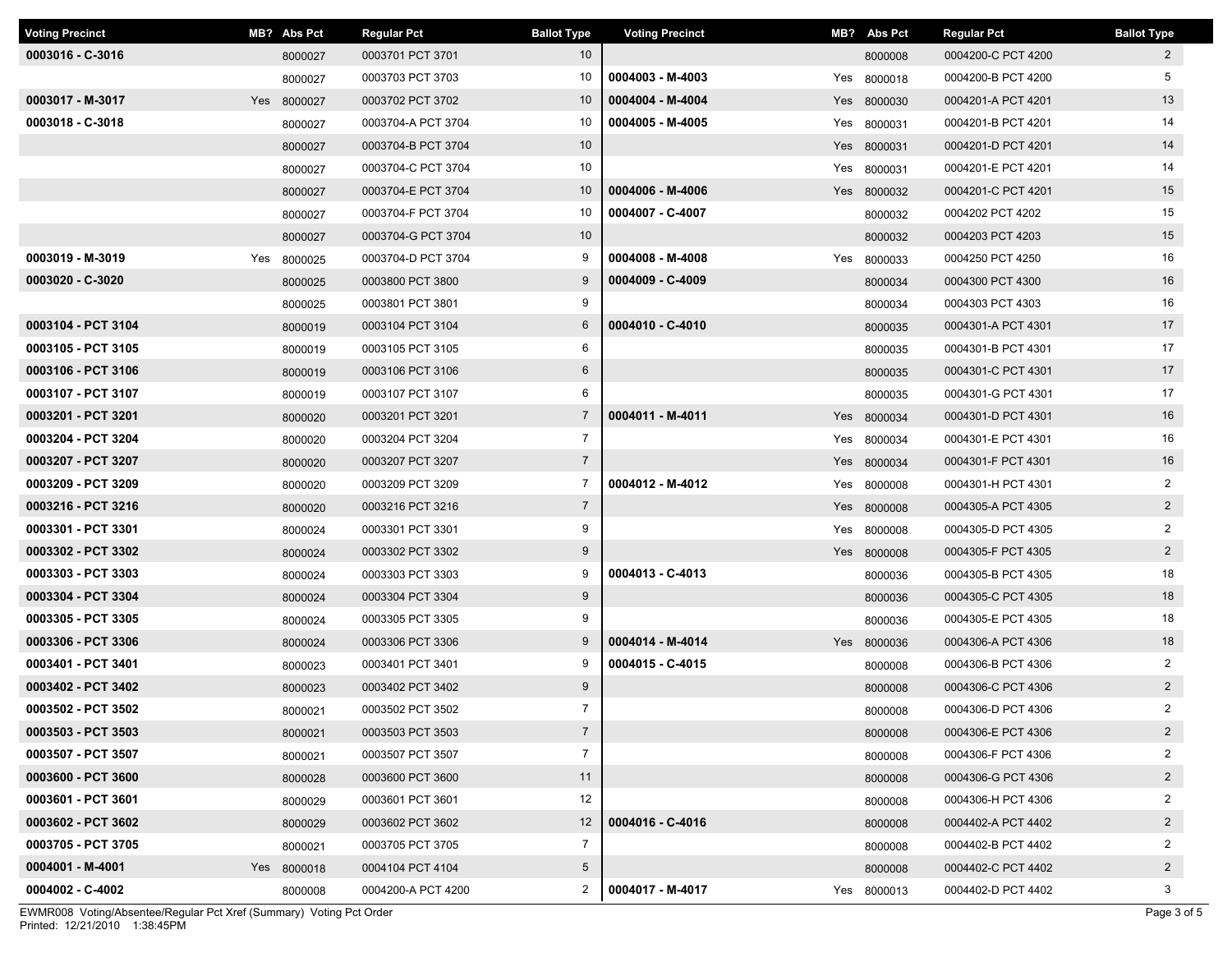| <b>Voting Precinct</b> | MB? Abs Pct | <b>Regular Pct</b> | <b>Ballot Type</b> | <b>Voting Precinct</b> | MB? Abs Pct | <b>Regular Pct</b> | <b>Ballot Type</b> |
|------------------------|-------------|--------------------|--------------------|------------------------|-------------|--------------------|--------------------|
| 0004018 - C-4018       | 8000011     | 0004700 PCT 4700   | 3                  | 0005202 - PCT 5202     | 8000042     | 0005202 PCT 5202   | 22                 |
|                        | 8000011     | 0004706 PCT 4706   | 3                  | 0005203 - PCT 5203     | 8000042     | 0005203 PCT 5203   | 22                 |
| 0004019 - C-4019       | 8000011     | 0004701 PCT 4701   | $\mathbf{3}$       | 0005204 - PCT 5204     | 8000042     | 0005204 PCT 5204   | 22                 |
|                        | 8000011     | 0004702 PCT 4702   | 3                  | 0005205 - PCT 5205     | 8000042     | 0005205 PCT 5205   | 22                 |
| 0004020 - C-4020       | 8000011     | 0004704-A PCT 4704 | 3                  | 0005206 - PCT 5206     | 8000042     | 0005206 PCT 5206   | 22                 |
|                        | 8000011     | 0004705 PCT 4705   | 3                  | 0005207 - PCT 5207     | 8000042     | 0005207 PCT 5207   | 22                 |
| 0004021 - M-4021       | Yes 8000038 | 0004704-B PCT 4704 | 20                 | 0005208 - PCT 5208     | 8000042     | 0005208 PCT 5208   | 22                 |
| 0004022 - M-4022       | Yes 8000012 | 0004803 PCT 4803   | 3                  | 0005209 - PCT 5209     | 8000042     | 0005209 PCT 5209   | 22                 |
| 0004023 - M-4023       | Yes 8000041 | 0004901 PCT 4901   | 21                 | 0005211 - PCT 5211     | 8000042     | 0005211 PCT 5211   | 22                 |
| 0004024 - M-4024       | Yes 8000013 | 0004902-A PCT 4902 | 3                  | 0005212 - PCT 5212     | 8000042     | 0005212 PCT 5212   | 22                 |
| 0004025 - M-4025       | Yes 8000039 | 0004902-B PCT 4902 | 20                 | 0005213 - PCT 5213     | 8000042     | 0005213 PCT 5213   | 22                 |
| 0004100 - PCT 4100     | 8000018     | 0004100 PCT 4100   | 5                  | 0005214 - PCT 5214     | 8000042     | 0005214 PCT 5214   | 22                 |
| 0004101 - PCT 4101     | 8000018     | 0004101 PCT 4101   | $5\overline{)}$    | 0005215 - PCT 5215     | 8000042     | 0005215 PCT 5215   | 22                 |
| 0004102 - PCT 4102     | 8000018     | 0004102 PCT 4102   | 5                  | 0005216 - PCT 5216     | 8000042     | 0005216 PCT 5216   | 22                 |
| 0004103 - PCT 4103     | 8000018     | 0004103 PCT 4103   | $5\overline{)}$    | 0005217 - PCT 5217     | 8000042     | 0005217 PCT 5217   | 22                 |
| 0004302 - PCT 4302     | 8000034     | 0004302 PCT 4302   | 16                 | 0005218 - PCT 5218     | 8000042     | 0005218 PCT 5218   | 22                 |
| 0004304 - PCT 4304     | 8000034     | 0004304 PCT 4304   | 16                 | 0005219 - PCT 5219     | 8000042     | 0005219 PCT 5219   | 22                 |
| 0004307 - PCT 4307     | 8000008     | 0004307 PCT 4307   | $\overline{2}$     | 0005220 - PCT 5220     | 8000042     | 0005220 PCT 5220   | 22                 |
| 0004400 - PCT 4400     | 8000008     | 0004400 PCT 4400   | $\overline{2}$     | 0005221 - PCT 5221     | 8000042     | 0005221 PCT 5221   | 22                 |
| 0004401 - PCT 4401     | 8000008     | 0004401 PCT 4401   | $\overline{2}$     | 0005222 - PCT 5222     | 8000042     | 0005222 PCT 5222   | 22                 |
| 0004403 - PCT 4403     | 8000008     | 0004403 PCT 4403   | $\overline{2}$     | 0005223 - PCT 5223     | 8000042     | 0005223 PCT 5223   | 22                 |
| 0004501 - PCT 4501     | 8000037     | 0004501 PCT 4501   | 19                 | 0005224 - PCT 5224     | 8000042     | 0005224 PCT 5224   | 22                 |
| 0004502 - PCT 4502     | 8000037     | 0004502 PCT 4502   | 19                 | 0005225 - PCT 5225     | 8000042     | 0005225 PCT 5225   | 22                 |
| 0004503 - PCT 4503     | 8000037     | 0004503 PCT 4503   | 19                 | 0005226 - PCT 5226     | 8000042     | 0005226 PCT 5226   | 22                 |
| 0004600 - PCT 4600     | 8000017     | 0004600 PCT 4600   | $5\overline{)}$    | 0005227 - PCT 5227     | 8000042     | 0005227 PCT 5227   | 22                 |
| 0004601 - PCT 4601     | 8000017     | 0004601 PCT 4601   | 5                  | 0005228 - PCT 5228     | 8000042     | 0005228 PCT 5228   | 22                 |
| 0004703 - PCT 4703     | 8000011     | 0004703 PCT 4703   | $\mathbf{3}$       | 0005300 - PCT 5300     | 8000043     | 0005300 PCT 5300   | 23                 |
| 0004707 - PCT 4707     | 8000038     | 0004707 PCT 4707   | 20                 | 0005301 - PCT 5301     | 8000043     | 0005301 PCT 5301   | 23                 |
| 0004708 - PCT 4708     | 8000038     | 0004708 PCT 4708   | 20                 | 0005302 - PCT 5302     | 8000043     | 0005302 PCT 5302   | 23                 |
| 0004709 - PCT 4709     | 8000038     | 0004709 PCT 4709   | 20                 | 0005303 - PCT 5303     | 8000043     | 0005303 PCT 5303   | 23                 |
| 0004800 - PCT 4800     | 8000012     | 0004800 PCT 4800   | 3                  | 0005304 - PCT 5304     | 8000043     | 0005304 PCT 5304   | 23                 |
| 0004806 - PCT 4806     | 8000040     | 0004806 PCT 4806   | 21                 | 0005305 - PCT 5305     | 8000043     | 0005305 PCT 5305   | 23                 |
| 0005001 - C-5001       | 8000042     | 0005200 PCT 5200   | 22                 |                        |             |                    |                    |
|                        | 8000042     | 0005210 PCT 5210   | 22                 |                        |             |                    |                    |
| 0005101 - PCT 5101     | 8000042     | 0005101 PCT 5101   | 22                 |                        |             |                    |                    |
| 0005102 - PCT 5102     | 8000042     | 0005102 PCT 5102   | 22                 |                        |             |                    |                    |
| 0005103 - PCT 5103     | 8000042     | 0005103 PCT 5103   | 22                 |                        |             |                    |                    |
| 0005201 - PCT 5201     | 8000042     | 0005201 PCT 5201   | 22                 |                        |             |                    |                    |